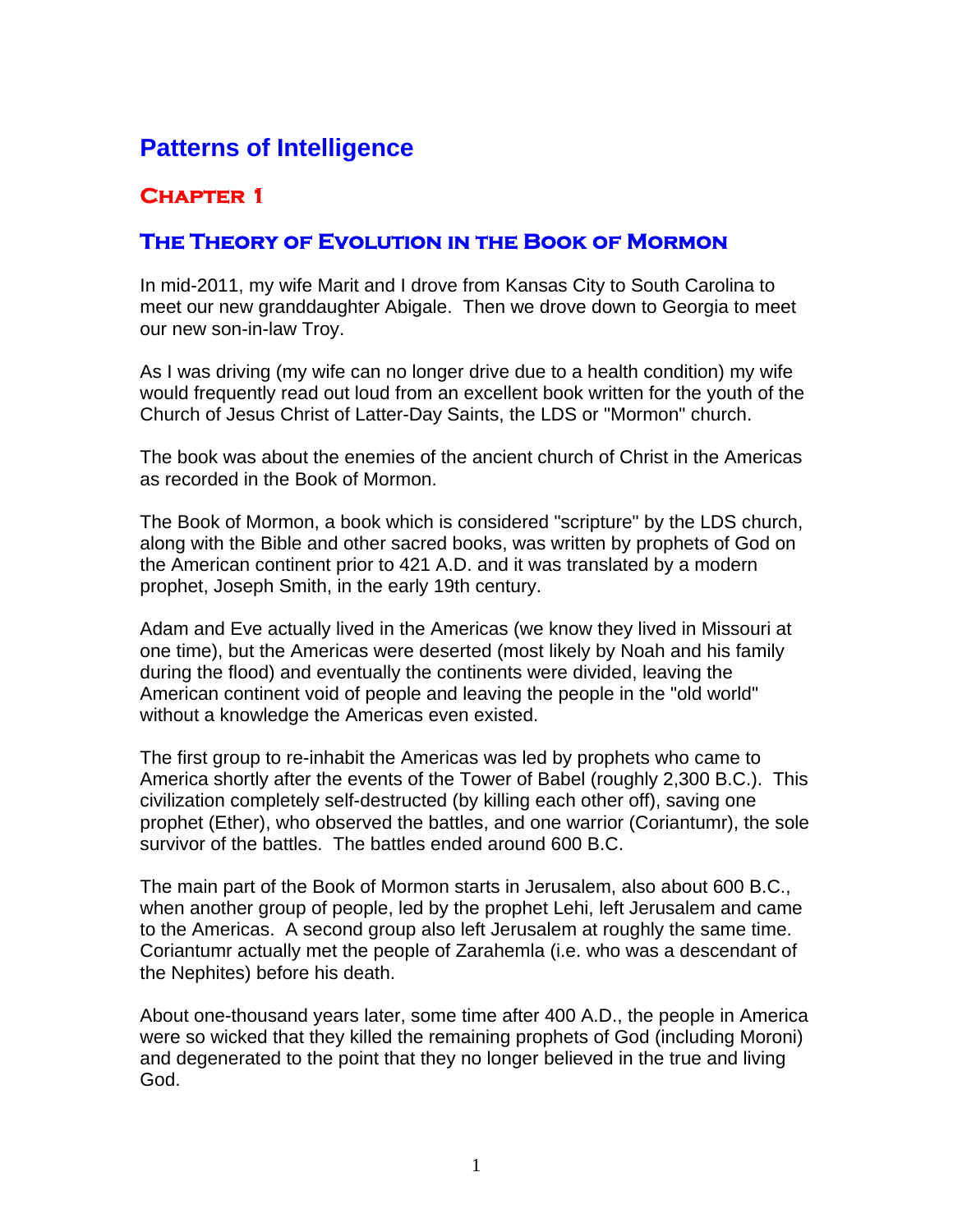The "Dark Ages" on the American Continent was born. It didn't end until long after the Spanish arrived and made things even worse for the natives, if that was possible. The Spanish were mainly in South America, but the North American "Indians" had their own problems with other Europeans.

#### **Korihor - The Anti-Christ**

In the Book of Mormon there are recorded many stories of the spiritual and military enemies of the ancient church of Christ. Examples are Sherem (Jacob 7), Nehor (Alma 1), the Amalekites and Amulonites (Alma 21, etc.), Korihor (Alma 30), Coriantumr (Helaman 1), and so on.

The book my wife was reading referred to several of the enemies of the church as being: "anti-Christ." The author was using the term "anti-Christ" to mean "enemy of Christ," which is a common, and perfectly correct, way to use the term "anti."

However, having read the Book of Mormon many times, I did not remember the phrase "anti-Christ" being used very often. So when we got back home I scanned the Book of Mormon electronically and found that the term "anti-Christ" was used only once.

The one and only "anti-Christ" was Korihor, who was a contemporary of the great prophets Ammon and Alma the Younger. In fact, both of these prophets, and at least one other prophet, had face-to-face run-ins with Korihor.

Korihor was officially given the title of "anti-Christ" because he taught that Christ would never be born (see Alma 30: verses 6, 12, 13, 15, 22-23 and 26).

However, Korihor was not the only enemy of the church who taught that Christ would never be born. Sherem (see Jacob 7:1-2) was another. We do not know why Sherem and others were not also referred to as being an anti-Christ.

But there were two things that were unique about Korihor. First, Korihor was the only enemy of Christ to preach religious doctrines which were **exactly the opposite** of the doctrines of Christ. Thus, the term "anti" could also imply the concept of "opposite." Second, Korihor was personally taught his doctrines, face-to-face, by satan.

Korihor is the person who will be discussed in this chapter. Korihor was what we would now call an "evolutionist" as will now be demonstrated.

Korihor lived before the time of Christ and he said that Christ would never be born. Modern evolutionists live after the time of Christ, so they cannot deny that Christ lived, because of historical records. But they do deny that Christ was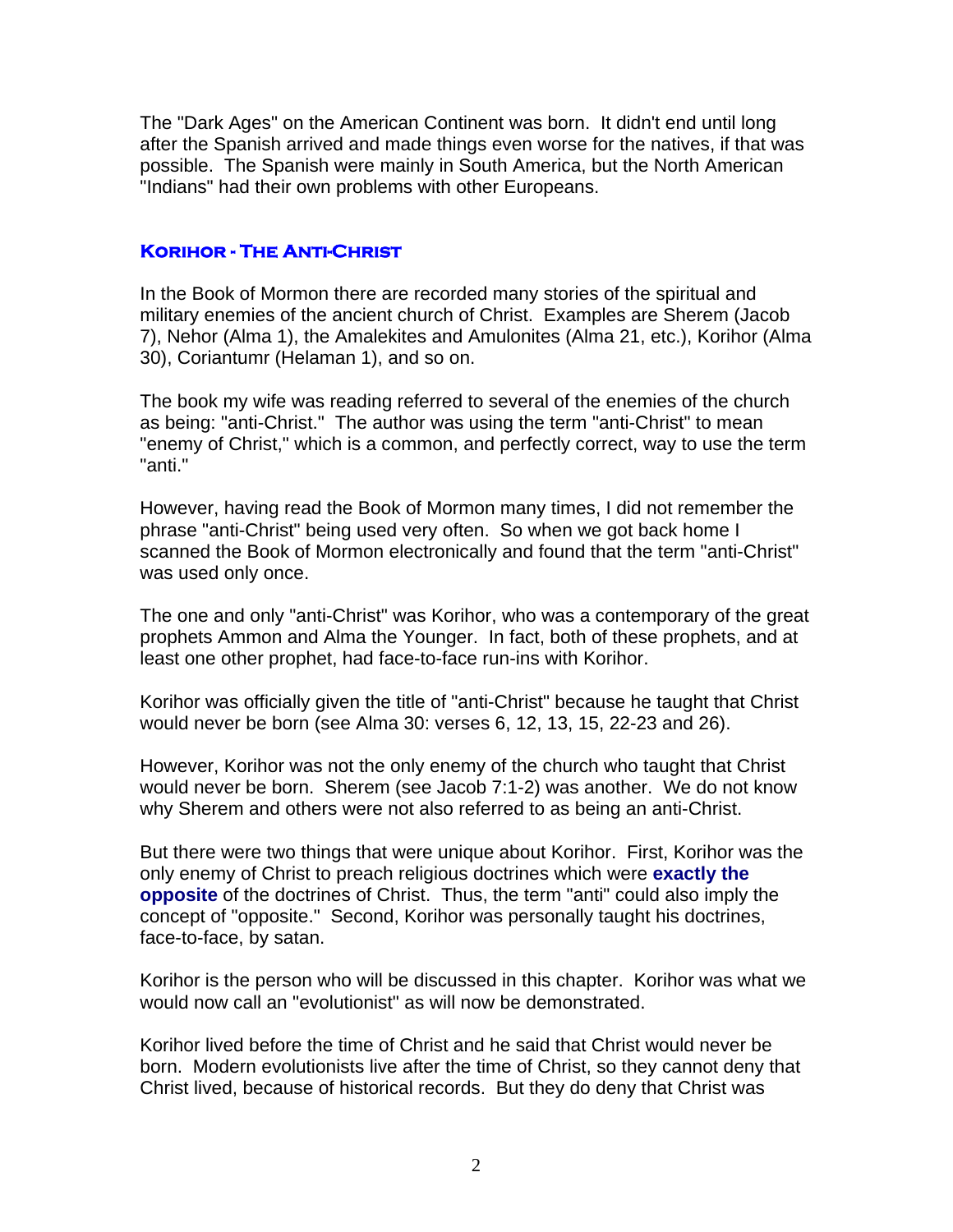resurrected and that He was the Son of God and that He lives today, as examples of their atheistic beliefs.

Korihor denied, and modern evolutionists currently deny, the significance and importance of the atonement of Christ (see Alma 30:17) and many other key doctrines.

I should note that not all "evolutionists" believe the pure doctrines of the theory of evolution. Many "evolutionists" mix the pure doctrines of evolution with their religious beliefs. These groups will not be discussed in this book because they are a hybrid of the two key sets of beliefs I wish to talk about.

#### **Korihor - The Evolutionist**

There are many examples where Korihor's doctrines and the doctrines of the theory of evolution today are the same.

For example, Korihor not only predicted Christ would not be born, but he also did not believe in God. This is Korihor speaking (all references to Korihor are from Alma chapter 30):

 28 Yea, they durst not make use of that which is their own lest they should offend their priests, who do yoke them according to their desires, and have brought them to believe, by their traditions and their dreams and their whims and their visions and their pretended mysteries, that they should, if they did not do according to their words, offend some unknown being, who they say is God--a being who never has been seen or known, who never was nor ever will be. Alma 30:28

See also verses 25, 38, 43, 45 and 48 (e.g. Korihor asks for a sign in verse 48).

Thus, Korihor was both an atheist and an anti-Christ. The same holds true for the official modern day theory of evolution, as will be seen later!!

Korihor also taught that all prophesies were the foolish traditions of the people and that no man can know the future (verses 6, 13, 14, 16, 23, 24, 27, 28 and 31);

Korihor taught that the fall of Adam was false doctrine (verse 25). A belief in the "fall" requires a belief in God, so this is not surprising.

Ditto for the theory of evolution today except that modern day evolutionists deny that Adam and his wife Eve, and Noah and Noah's wife, ever existed!!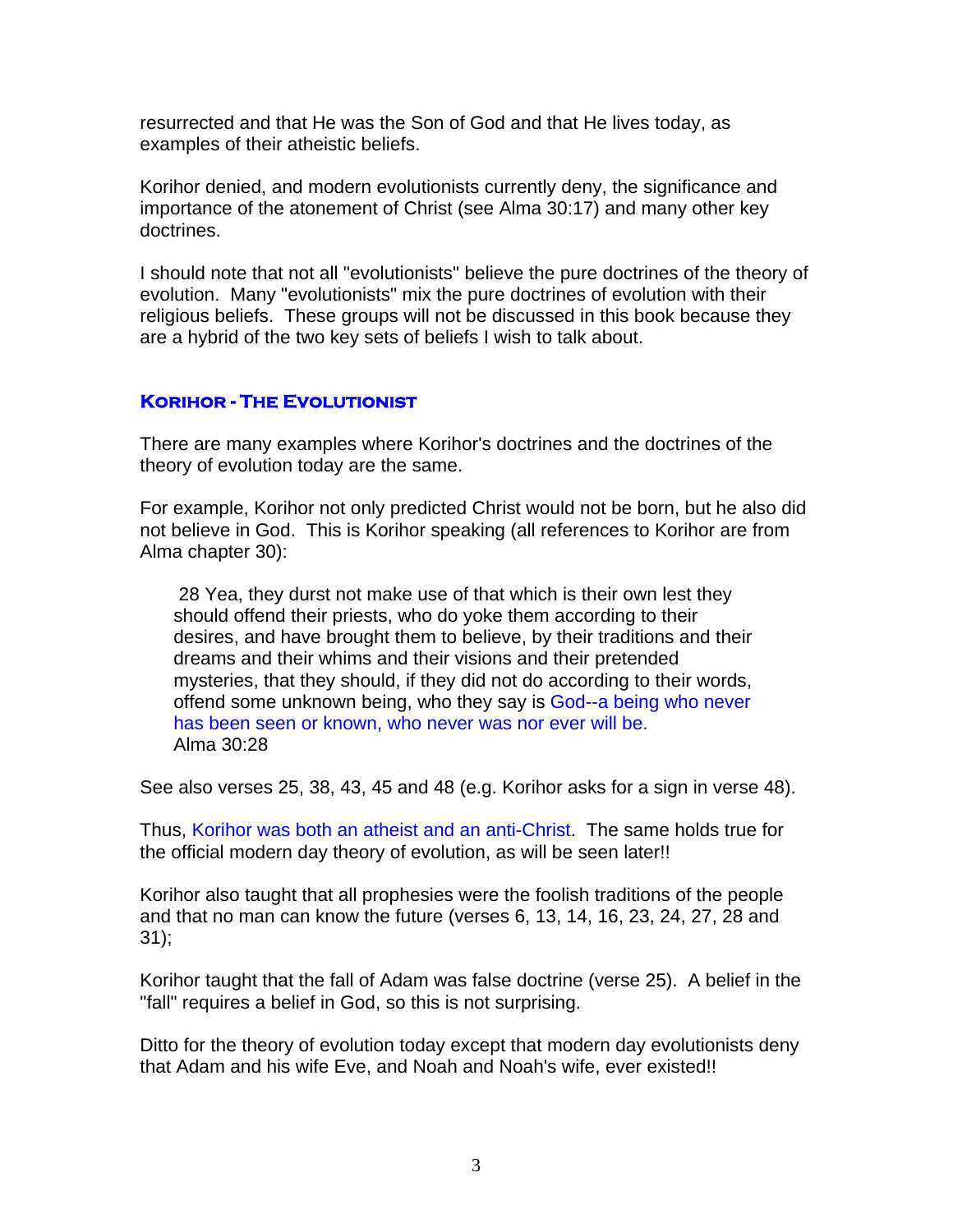Korihor also taught that death is the end of our existence (verse 18), meaning we do not have an eternal spirit.

This was the specific doctrine that led to the immorality and wickedness of his followers (see verse 18).

Many people today also embrace the theory of evolution because they feel it justifies them in committing sin because of the claim there is no life after death, and thus there is no Judgment Day.

Korihor did not believe in sin or God, so he obviously did not teach a remission of sin (verse 16).

Korihor also taught that religious ordinances are foolishness (verse 23). Evolutionist also do not believe in a need for religious ordinances.

Korihor also insulted those who believed in God by using terms like "frenzied mind" and "silly traditions" (verses 16 and 31).

Today, evolutionists frequently insult their competition (the "creation scientists" who believe that God created all things).

In spite of his insults, most people rejected Korihor's doctrines (for example, see versus 19 and 20). But Korihor did get many followers (verse 58).

Today, the defining characteristic of modern evolutionists is the insults they hurl at those who believe in God (e.g. they insult the "creationists" who believe in God).

I will mention a couple of examples of insults from the National Academy of Sciences (NAS):

*"The arguments of creationists [i.e. those who believe in God] are not driven by evidence that can be observed in the natural world. [A belief in] special creation or supernatural intervention [by God] is not subjectable to meaningful [scientific] tests, which require predicting plausible results and then checking these results through observation and experimentation. Indeed, claims of 'special creation' reverse the scientific process. The explanation is seen as unalterable, and evidence is sought only to support a particular conclusion by whatever means possible."* 

*Science and Creationism, page 8* 

This quote of the NAS may sound really profound, and really scientific, but in fact it is total nonsense and is nothing but an insult to anyone who believes in God.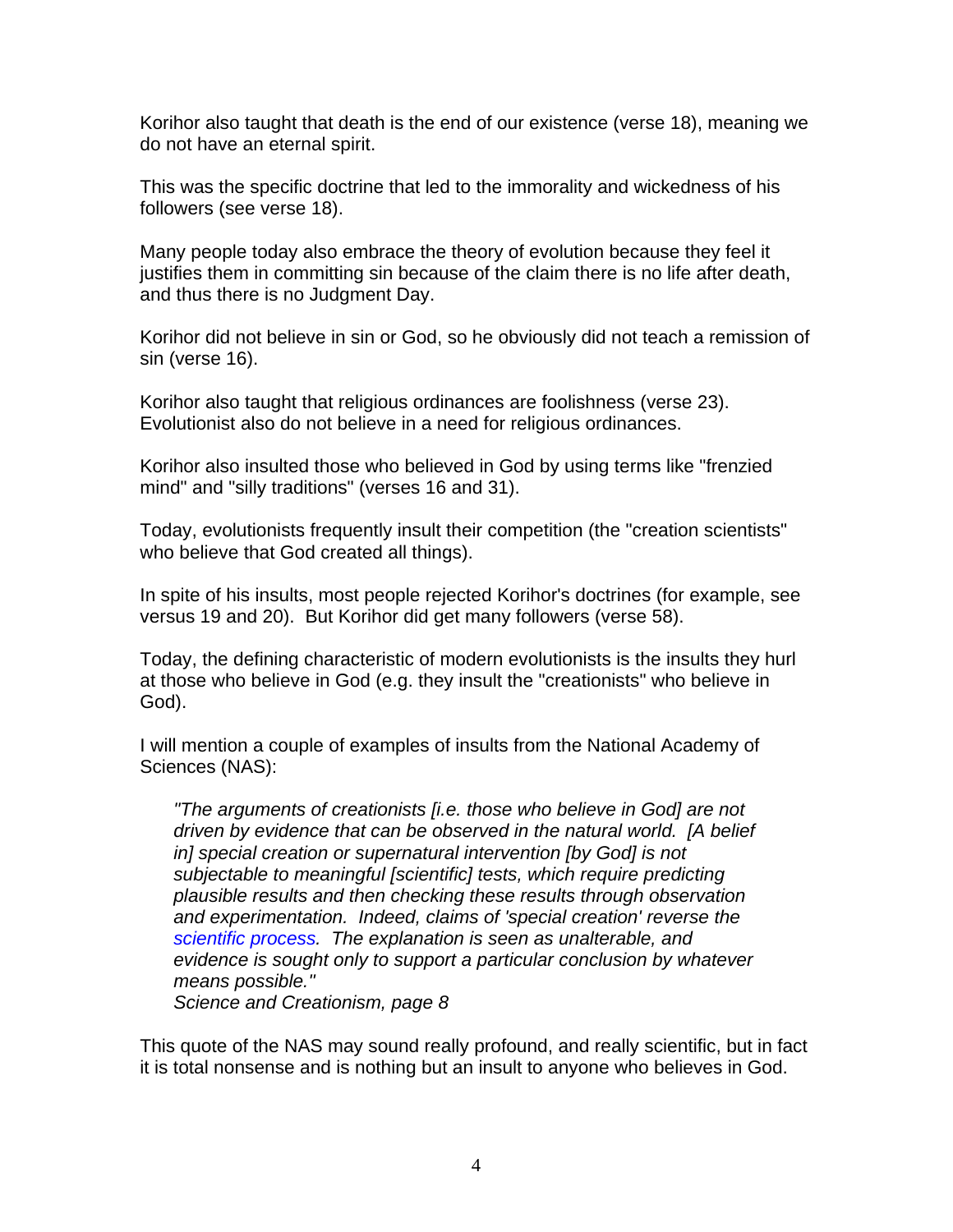God has decided not to show himself to the scientific establishment, and many others, to convince them that He exists!! How is this a proof that God does not exist?

Because of the arrogance of evolutionists, they consider that because God does not show Himself to them that this is a proof that God does not exist. But for God to show Himself to evolutionists would destroy their free agency and their need to develop faith.

But in fact there is a huge, gigantic amount of scientific evidence for a belief in the existence of God. Where did the DNA of millions of different species come from? Certainly *not* accidents (as this book will later demonstrate)!!

Evolutionists don't have a clue, absolutely none, how the DNA of one species could be randomly mutated into a superior DNA strand of a superior species. So why do they claim that their beliefs are the result of the "*scientific process*." Their beliefs are only a result of their vivid imaginations and wishful thinking.

Having DNA randomly mutate and end up with a newly viable DNA strand would be even more impossible for a species with a male and female. How did the male and female DNA randomly and accidentally both mutate **with the same mutations, in the same generation**, so they could mate and create a new species with new and improved DNA (Note: evolution always considers that the new species is superior to the old species).

Scientists have never done this. They have never demonstrated it is possible. They have never seen it happen. But they claim it has happened millions of times.

They have never even randomly mutated (via a computer and random number generator) a fourth grade math textbook and ended up with a fifth grade math textbook, complete with new concepts which were not in the fourth grade math textbook!! Doing this would be a lot easier than creating a new species from an existing species!!

But yet in spite of their failure to demonstrate how evolution could have happened at the DNA level, they consider that they have followed the scientific process!! The only "process" they follow is their vivid imaginations.

A person would never know that the evolutionists have no scientific evidence for the theory of evolution because the media and schools ignore the scientific problems with the theory of evolution.

The theory behind the theory of evolution is total nonsense, yet evolutionists claim evolution has created new species (and their new and unique DNA)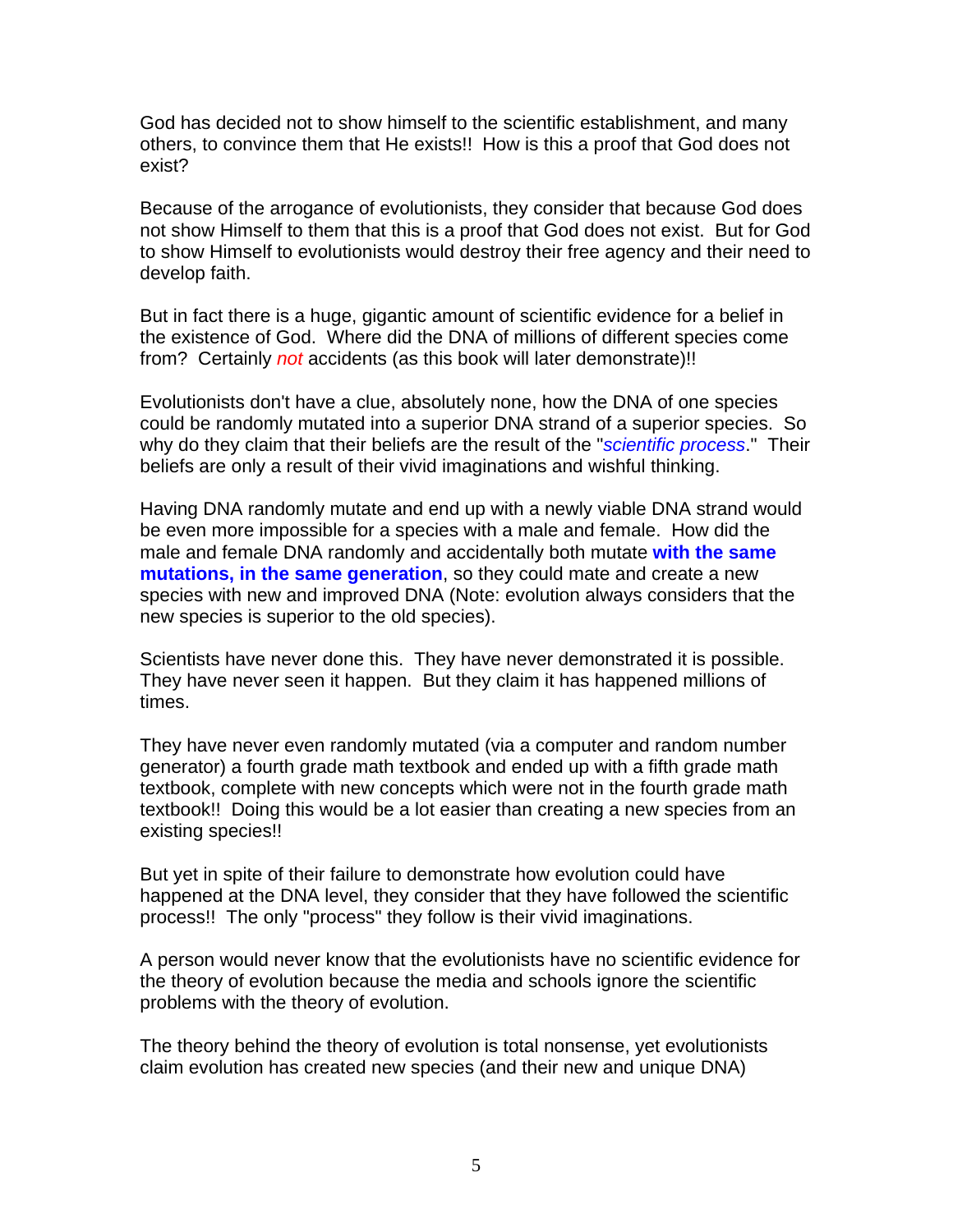*millions of times*, without one shred of scientific evidence that randomness can create superior DNA!!

In fact, evolution has never happened once; except perhaps at the single-celled species level, but even this would be so rare it would never be observed!!

Here is another seemingly "profound" (i.e. total nonsense) quote of the NAS:

*"Scientists have considered the hypotheses proposed by creation science and have rejected them because of lack of evidence." Science and Creationism, Page ix* 

They do not consider the Universe, the Galaxies, the Sun, our beautiful planet and the DNA of millions of different species as *evidence* for the Intelligence and existence of God!! What fantasyland have they been living on?? What drugs have they been sniffing??

They are the ones who claim that the DNA of millions of species came to exist by random mutations to the DNA of a "parent species" to create a new and improved "child species."

In other words, the "parent species" *evolved* into the "child species" by random and accidental mutations to the DNA of the "parent species." The "child species" may later become a "parent species" if it evolves into yet an even newer "child species."

Where is *their* evidence that this has ever happened a single time!!! Their claims are scientific nonsense. Yet they insult anyone who believes in God!!

The absurdity of the comments of the NAS will be better understood after reading the two chapters on the "morphing of the embryo algorithm" much later in this book. The "morphing of the embryo" will be defined to be the process by which a single cell divides many times until the "baby" is born.

My aunt Helen Billings, who had a PhD, used to say this about the educational establishment:

*"When they give a person a Bachelors degree, they take away their mouth, when they give them a Masters degree, they take away their brains, and when they give them a PhD, they give them back their mouth." Helen Kehr Billings, PhD (1901-1995), my father's sister* 

This is the truth: much learning has allowed them to live in a fantasyland to the point they think they know something.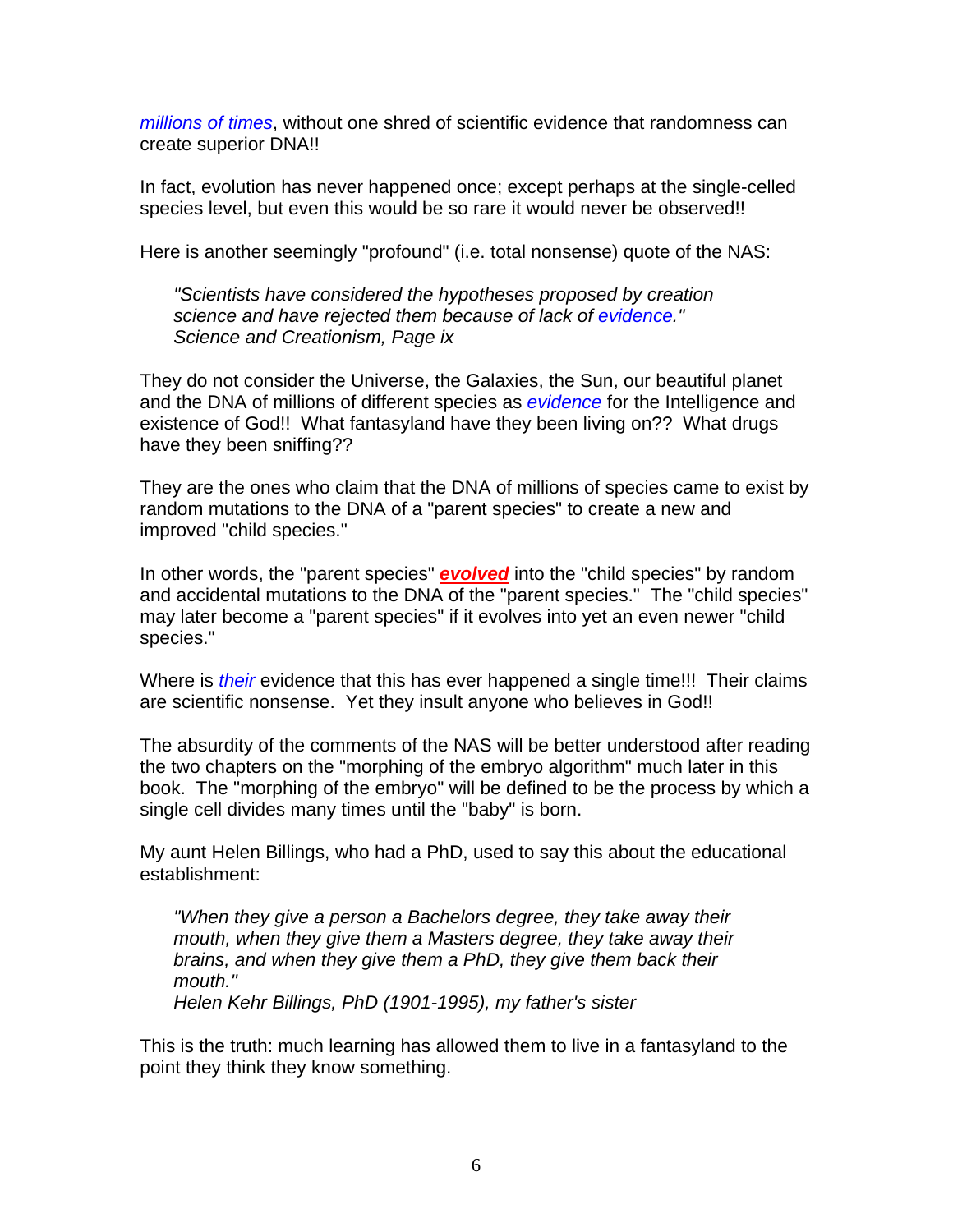Getting back to Korihor, Korihor claimed the priests in the church usurped authority and kept their followers in bondage (verses 23, 24, 27, 28, 31, 36). This is another insult.

Korihor also taught that you cannot know what you don't see (verse 15). This is exactly what modern day evolutionists teach (if God doesn't show Himself to them, then God must not exist).

There are some doctrines which are believed by modern evolutionists, which the scriptures are not clear as to what Korihor believed. For example, modern evolutionists claim that Adam and his wife Eve, and Noah and his wife, never existed.

It is not clear what Korihor believed about these four people; though we do know he did not believe in the "fall of Adam and Eve" (i.e. Korihor did not say that Adam never existed, only that the "fall" was false). Korihor did not teach that Adam or Noah were great prophets because Korihor was an atheist and he did not believe in God, thus he would not have believed there were any prophets.

Because Korihor did not believe in God, if Korihor did believe that Adam and Eve had existed, we have no clue where Korihor thought they came from (i.e. how did they come to exist?).

Korihor taught that no man could know the future (verse 13).

Korihor's teachings were not only consistent with the teachings of modern day evolutionists, Korihor actually taught the theory of evolution itself!!

17 And many more such things did [Korihor] say unto them, telling them that there could be no atonement made for the sins of men, but *every man fared in this life according to the management of the creature; therefore every man prospered according to his genius, and that every man conquered according to his strength*; and whatsoever a man did was no crime. Alma 30:17 [Korihor]

This quote sounds like Darwin's theory of "natural selection," also called "survival of the fittest." This doctrine is at the core of Darwin's theory of evolution!!

The difference between Korihor and Darwin is that Korihor's version of natural selection only mentions humans, but Darwin used natural selection to explain the existence of animals (in his first book) and then humans (in his second book).

We do not know where Korihor thought the animals and plants came from.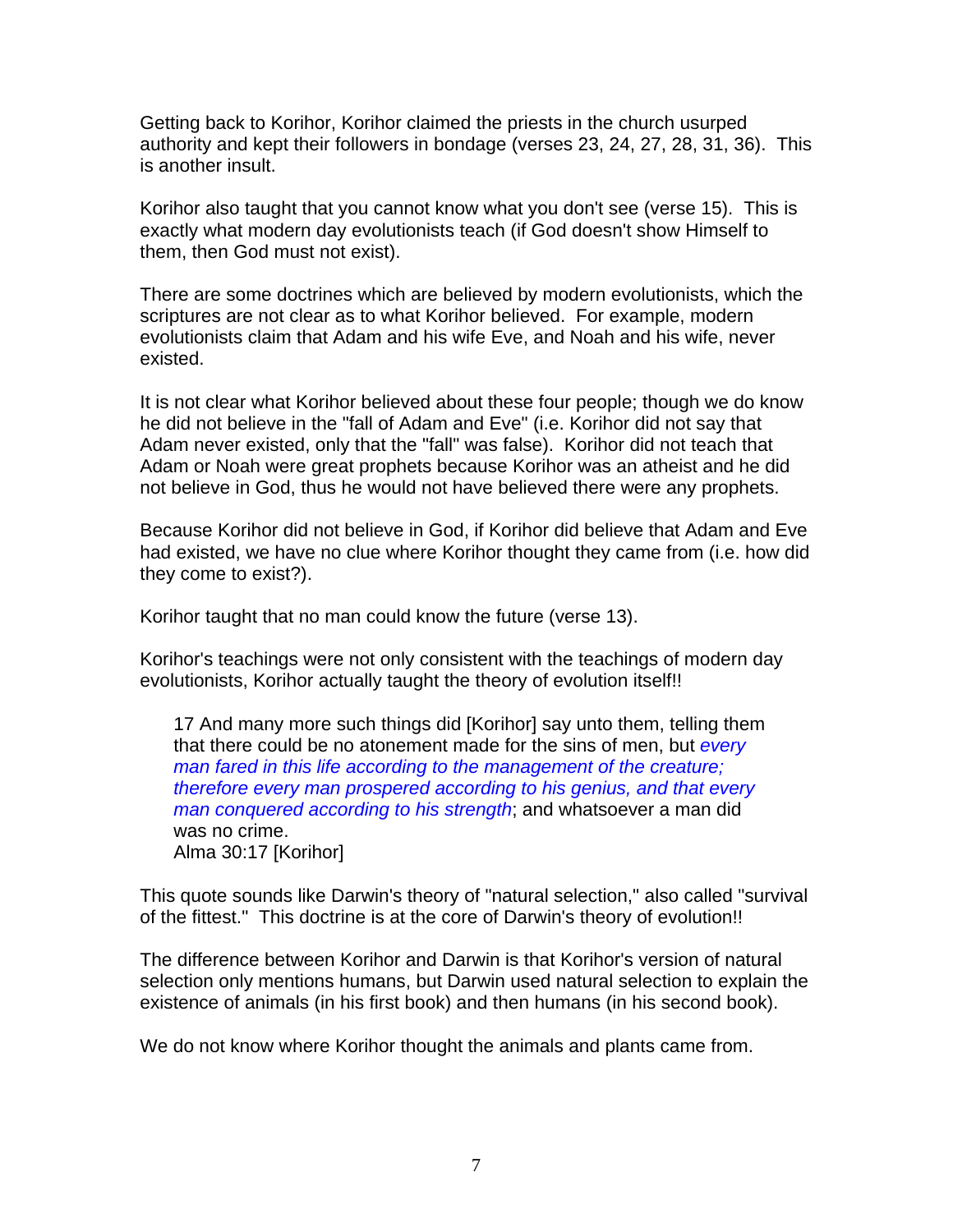Darwin believed in human evolution before he published his first book, but his first book did not mention human evolution because Darwin was concerned people might not accept his theories if he mentioned human evolution in his first book.

But because Darwin became famous and was well accepted after writing his first book (The Origin of Species), he eventually became convinced the general public would accept human evolution, thus he did mention human evolution in his second book.

In fact, almost everything Korihor taught was identical to the theory of evolution of today, taking into account the limited amount of science that existed in Korihor's day and the limited amount of information we have about his teachings.

To put it another way, Korihor's doctrines were not exactly the same as the doctrines of evolution today at least partly because Korihor did not have the scientific knowledge and theories of scientists today. For example, Korihor probably knew nothing about "cells," thus he would not have taught about the "first living cell," which is a theory of evolution today.

In short, both Darwin and Korihor were atheists, but they did not have access to the same scientific technology we have today, plus we do not have all of the teachings of Korihor.

In summary, all of Korihor's doctrines, preaching and practices were perfectly consistent with the doctrines of the theory of evolution today, except that the doctrines of modern evolution include additional doctrines, some of which Korihor did not have the technical knowledge to understand (e.g. the "first living cell").

#### **The Book of Mormon Was Predicting the Theory of Evolution**

What is interesting about the "natural selection" quote above is that the Book of Mormon was published in 1830, which was long before the concept of "survival of the fittest" or "natural selection" was made popular by Charles Darwin in 1859 when he published his first book on evolution - The Origin of Species!!

In Darwin's own autobiography he explained that he "discovered" the concept of "survival of the fittest" in 1838 when he was reading the book: On Population, by Malthus. Even this "discovery" was eight years *after* the Book of Mormon was published in America!!

While the theory of evolution itself existed before the Book of Mormon was published in 1830 (in fact Darwin's grandfather was an evolutionist), Darwin was given credit for "discovering" the evolution doctrine of "survival of the fittest" or "natural selection."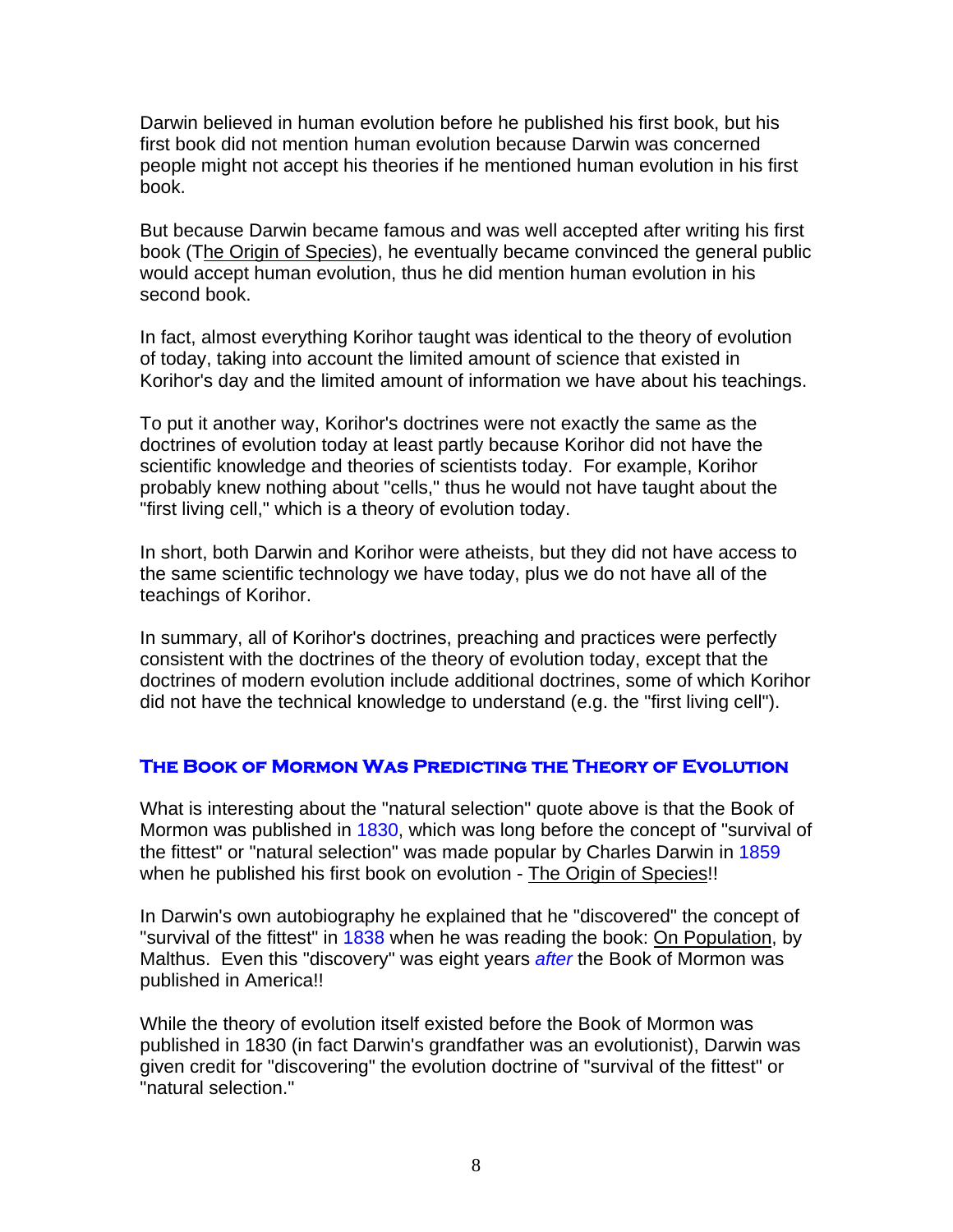Charles Darwin is also the person credited with making the "theory of evolution" known and popular among the general public. Prior to 1859, the theory of evolution was virtually unknown to the general public, even in England, and I am not aware than anyone in America knew anything about the theory of evolution prior to 1859.

Thus, the concept of "survival of the fittest" or "natural selection" was first described publicly in the Book of Mormon, not by Charles Darwin!! It was not first described by a scientist, but by an anti-Christ in the Book of Mormon.

The Book of Mormon described "survival of the fittest" eight years before Darwin "discovered" it and 29 years before his book on natural selection was made public and even longer before Darwin published his book which included human evolution!!

#### **In fact, the first published book on this planet to describe the theory of human evolution, in detail, was the Book of Mormon!!**

The Book of Mormon was not a reaction to the theory of evolution; rather it was prophetically preparing the members of the modern day LDS church for the onslaught of the atheistic and anti-Christ doctrines of the theory of evolution.

Why is it important to understand this?? The reason is that the theory of evolution could not be disproved until 1953, with the discovery of DNA.

Prior to 1953 the evolution debate was about fossils and shapes of animals, etc.

Thus, faithful members of the LDS church could have seen the story of Korihor in the Book of Mormon and known that the theory of evolution was false doctrine long before the discovery of DNA in 1953!!

While the preaching of Korihor did not last very long, and his impact was quickly extinguished by the prophets; today the teachings of Darwin are growing out of control because they are taught in the media, in the schools, etc.

Today, the main difference between the theory of evolution and the doctrines of Korihor are that today the theory of evolution is supported by scientists and is considered to be scientifically "proven" to be true.

Much will be said in this book about the absurd claims of scientists who pretend they have proven the theory of evolution is valid science. It will be seen in this book that not only is the theory of evolution the antithesis of religious truths but it is also the antithesis of factual science.